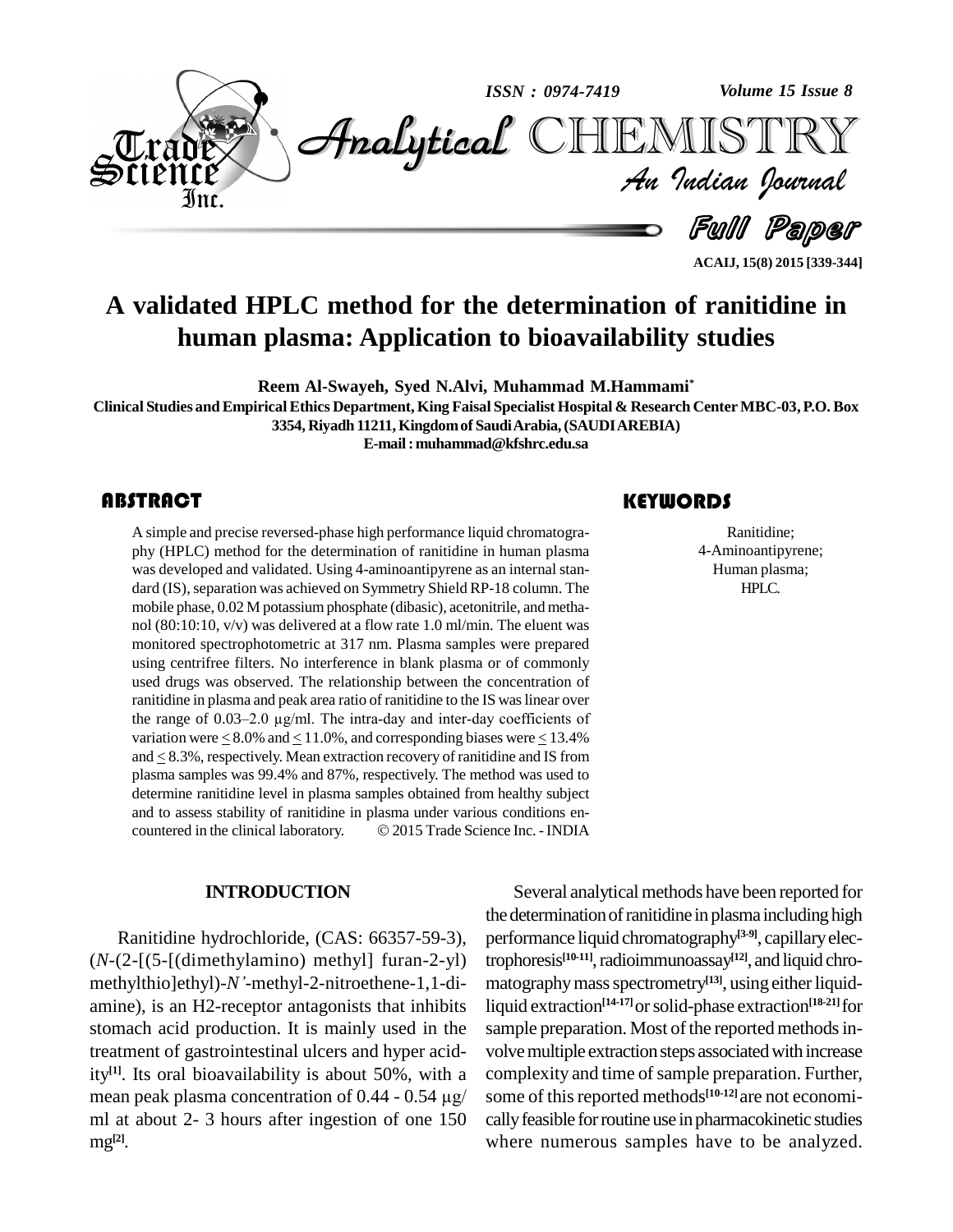# Full Paper

Campanero et. al<sup>[22]</sup> reported a simple and sensitive sic po method for the determination of ranitidine in human plasma usinga single step solvent extraction.Although the method is simple, requires at least one milliliter of filtered through 0.45 µm polyetersulfone membrane and plasma.

This paper describes a simple and precise as say that requires only 0.5 ml human plasma and does of 1.0 ml/min at  $23^{\circ}$ C and a run time of 10 minutes. not involve extraction. The method was validated and used to determine ranitidine level in plasma samples from a healthy subject. Further, it was used for determination of stability of ranitidine under various laboratory conditions.

#### **EXPERIMENTAL**

## **Apparatus**

ters Alliance e2695 Separation Module, consisting of quaternary pump, auto sampler, column thermo-<br>state and 2008 photodiode array ( $PDA$ ) detector  $\Lambda$  were prepared as follows: 0.03  $\mu$ g/ml, 0.09  $\mu$ g/ml, 0.45 stat, and 2998 photodiode array (PDA) detector. A reversed-phase Symmetry Shield RP-18 column (150 <sup>pg/mm</sup> stat, and 2998 photodiode array (PDA) detector. A<br>reversed-phase Symmetry Shield RP-18 column (150  $\mu$ g/ml 1<br>x 4.6 mm, 5 $\mu$ m) and (Symmetry C<sub>18</sub>, 5- $\mu$ m 4.6 x 10 plasma mm) guard column (Waters Associates Inc, Milford, MA, USA) were used for separation. Data were collected with a Pentium IV computer using Empower Chromatography Software.

#### **Chemical and material**

were collected after obtaining approval from the term in *Indianing app*<br>*Inittee of KFS*<br>*IISTRY*<br>*IISTRY* All reagents were of analytical-reagent grade unless stated otherwise. Ranitidine hydrochloride (USP) was purchased from USP, Rockville, MD, USA, and 4-Aminoantipyrene from Sigma, St. Louis MD, USA. Acetonitrile, methanol (HPLC grade), phosphoric acid, and potassium phosphate (dibasic) were purchased from Fisher Scientific, Fairlawn, <sup>11</sup><br>NJ, USA. Water for HPLC analysis was generated ea<br>by "reverse-osmosis" and further purified by pass-NJ, USA. Water for HPLC analysis was generated ing through a Synergy Purification System (Millipore or  $1.8 \mu\text{g/ml}$ ) were allowed to stand on the bench-top Co., Bedford, MA, USA). Drug-free human plasma was obtained from the blood bank of King Faisal Specialist Hospital & Research Centre (KFSHRC) Riyadh, Saudi Arabia. Samples from volunteers Research Ethical Committee of KFSHRC.

## **Chromatographic conditions**

CHEMISTRY

sic potassium phosphate ( $pH=6.5$  adjusted with phosphoric acid) acetonitrile, and methanol (80:10:10,  $v/v$ ). Before delivering into the system, the mobile phase was phoric acid) acetonitrile, and methanol (80:10:10, v/v).<br>Before delivering into the system, the mobile phase was<br>filtered through 0.45 µm polyetersulfone membrane and sonicated under vacuum for 5 minutes. The analysis was<br>carried out under isocratic conditions using a flow rate<br>of 1.0 ml/min at 23°C and a run time of 10 minutes. carried out underisocratic conditions using a flow rate Chromatogramswere recorded at 317 nmusingaPDA detector.

# **Preparation of standard and quality control samples**

Chromatography was performed on HPLC Wa-<br>solutions of 2.0  $\mu$ g/ml and 10.0  $\mu$ g/ml. Nine calibration Stock solution of ranitidine hydrochloride (0.1 mg/ ml) in methanol and 4-aminoantipyrene  $(0.1 \text{ mg/ml})$  in water were prepared and diluted with blank human plasma and water, respectively to produce working water were prepared and diluted with blank human<br>plasma and water, respectively to produce working<br>solutions of  $2.0 \,\mu\text{g/ml}$  and  $10.0 \,\mu\text{g/ml}$ . Nine calibration plasma and water, respectively to produce working<br>solutions of  $2.0 \,\mu\text{g/ml}$  and  $10.0 \,\mu\text{g/ml}$ . Nine calibration<br>standards in the range of  $0.03$ - $2.0 \,\mu\text{g/ml}$  were prepared in human plasma. Five quality control (QC) samples standards in the range of 0.03-2.0 µg/ml were prepared<br>in human plasma. Five quality control (QC) samples<br>were prepared as follows: 0.03 µg/ml, 0.09 µg/ml, 0.45  $\mu$ g/ml 1.0  $\mu$ g/ml, and 1.8  $\mu$ g/ml were prepared in human plasma, and stored at -20 °C until used.

## **Sample preparation**

Aliquots of 0.5 ml of calibration curve, quality control, or volunteer samples were allowed to equilibrate Aliquots of 0.5 ml of calibration curve, quality control, or volunteer samples were allowed to equilibrate<br>to room temperature. 150 µl IS working solution (10 %, or volunteer samples were allowed to equilibrate<br>
bom temperature.  $150 \mu$  IS working solution (10<br>
ml in water) were added and vertexed for 30 seconds. Samples were filtered using centrifree (Millipore,  $\mu$ g/ ml in water) were added and vertexed for 30 seconds. Samples were filtered using centrifree (Millipore, Waters USA). 75  $\mu$ L, of the filtrate was injected in HPLC system.

# **Stability studies**

The mobile phase was composed of 0.02 M diba- QC (0.45 and 1.8  $\mu$ g/ml) were stored at -20 °C for Three QC samples were used for ranitidine stability studies: 0.03, 0.45, and 1.8 µg/ml: Five aliquots of each QC sample were extracted and immediately analyzed (baseline). Five aliquots of two QC samples (0.03 each QC sample were extracted and immediately ana-<br>lyzed (baseline). Five aliquots of two QC samples (0.03<br>or 1.8 µg/ml) were allowed to stand on the bench-top for 24 hours at room temperature before being pro cessed and analyzed (counter stability, 24 hours at room temperature) five aliquots were stored at  $-20$  °C for 1-27 weeks before being processed and analyzed (long term freezer storage stability), and ten aliquots were processed, reconstituted, and stored at room temperaterm freezer storage stability), and ten aliquots were<br>processed, reconstituted, and stored at room tempera-<br>ture for 24 hours or 48 hours at –20 C before analysis (autosampler stability). Fifteen aliquots of two ture for 24 hours or 48 hours at  $-20$  C before analy-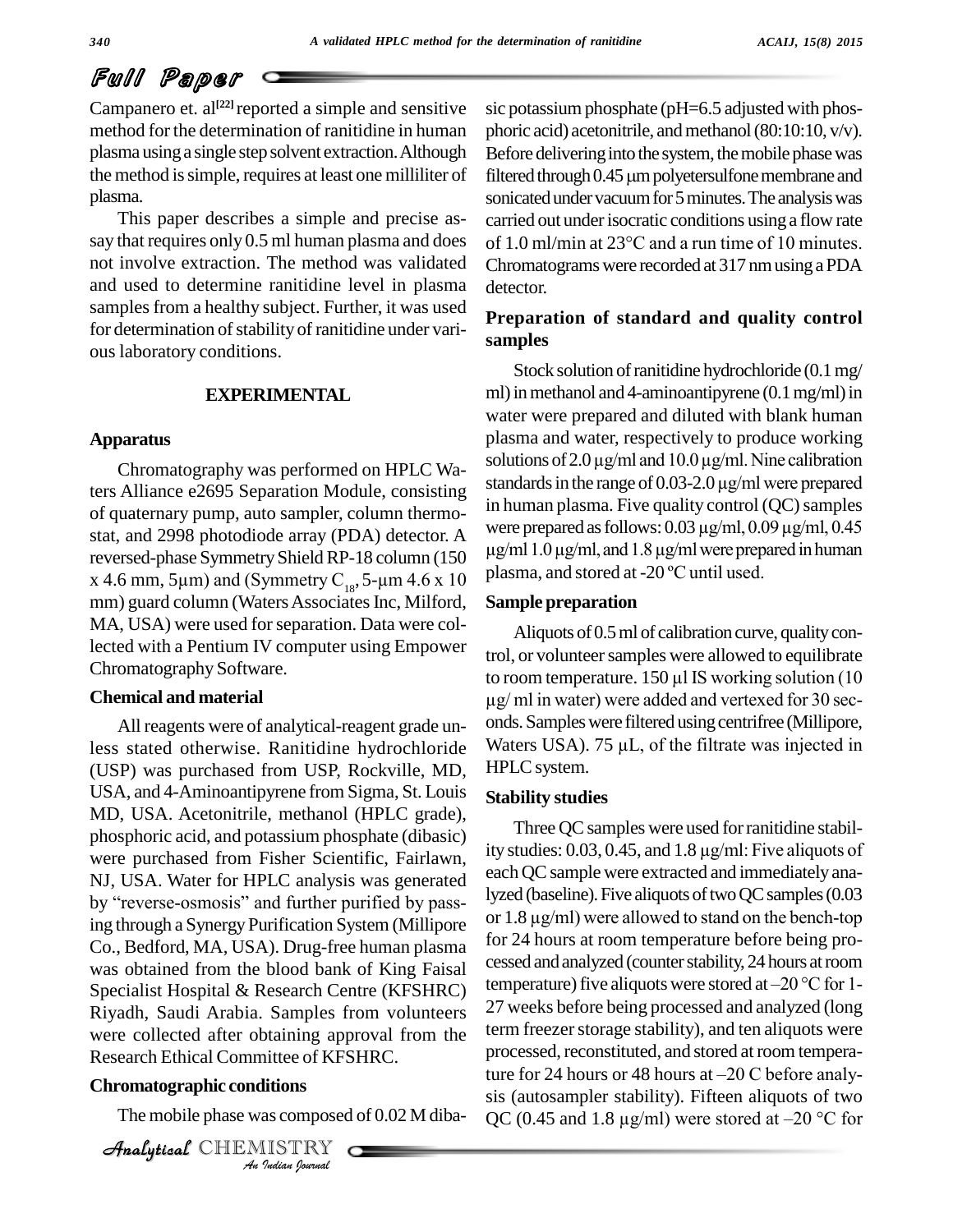# Full Paper

24 hours. They were then left to completely thaw unassisted at room temperature. Five aliquots of each sample 24 hours. They were then left to completely thaw unas-<br>sisted at room temperature. Five aliquots of each sample plasma<br>were extracted and analyzed and the rest returned to – in, ac sisted at room temperature. Five aliquots of each sample plasma<br>were extracted and analyzed and the rest returned to  $-$  rin, ac<br>20 °C for another 24 hours. The cycle was repeated ascorb three times (freeze-thaw) stability.

# **Method validation**

The method was validated according to standard procedures described in the US Food and Drug Administration (FDA) bioanalytical method validation guidance<sup>[23]</sup>. The validation parameter included: specificity, linearity, accuracy, precision, recovery, and stability.

# **RESULTSAND DISCUSSION**

# **Optimization of chromatographic conditions**

Under the optimal experimental conditions consisting of a mobile phase of 0.02 M dibasic potassium phosand methanol (80:10:10,  $v/v$ ) delivered at flow rate 1.0 ml/min, ranitidine, IS and plasma components exhibited a well defined chromatographic separation within a 10 minute run. The retention times of ranitidine and IS were around 3.8 and 9.6 respectively.

# **Specificity**

Specificity is defined the ability of an analytical method to differentiate and quantify the analyte in the  $y = 1.9174 x - 0.0200$ . The suitability of the calipresence of other components in the sample. Potential interfering substances in plasma samples include endogenous components, metabolites, and decomposition

products. We screened six batches of blank human plasma and eight frequently used medications(aspirin, acetaminophen, omeprazole, nicotinic acid, ascorbic acid, caffeine, ibuprofen, and diclofenac) for potential interference. No interference was found in plasma and none of the drugs co-eluted with ranitidine or the IS. Figure 1 depicts a representative chromatogram of drug free human plasma used in the preparation of standard and quality control samples.

# **Limits of quantification, detection and linearity**

phate (pH=6.5 adjusted with phosphoric,) acetonitrile, yighlare curves of fine standard concentrations over<br>and method (80:10:10, y/y) delivered at flow rate 1.0 the range (0.03-2.0 µg/ml) prepared in human The lower limit of quantification of ranitidine in human plasma defined as the lowest concentration on the calibration curve that can be determined with acceptable precision and accuracy (i.e., coefficient on the calibration curve that can be determined with<br>acceptable precision and accuracy (i.e., coefficient<br>of variation and relative error  $\leq 20\%$ ) was 0.03  $\mu$ g/ ml, whereas the lowest detection limit was 0.015 of variation and relative error  $\leq 20\%$ ) was 0.03  $\mu$ g/ g/ml. Linearity of ranitidine was evaluated by analyzing ten curves of nine standard concentrations over  $\mu$ g/ml. Linearity of ranitidine was evaluated by analyzing ten curves of nine standard concentrations over<br>the range (0.03-2.0  $\mu$ g/ml) prepared in human plasma. Figure 2 represents an overlay of chromato grams of extracts of 0.5 ml human plasma spiked with the IS and one of nine concentrations of ranitidine. The peak area ratios were subjected to regression analysis. Figure 3 depicts the ten cali bration curves that were used over the period of method validation. The mean regression equation was  $y = 1.9174 \text{ x} - 0.0200$ . The suitability of the calimethod validation. The mean regression equation was bration curves was confirmed by back-calculating the concentration of ranitidine from the calibration curves(TABLE 1).





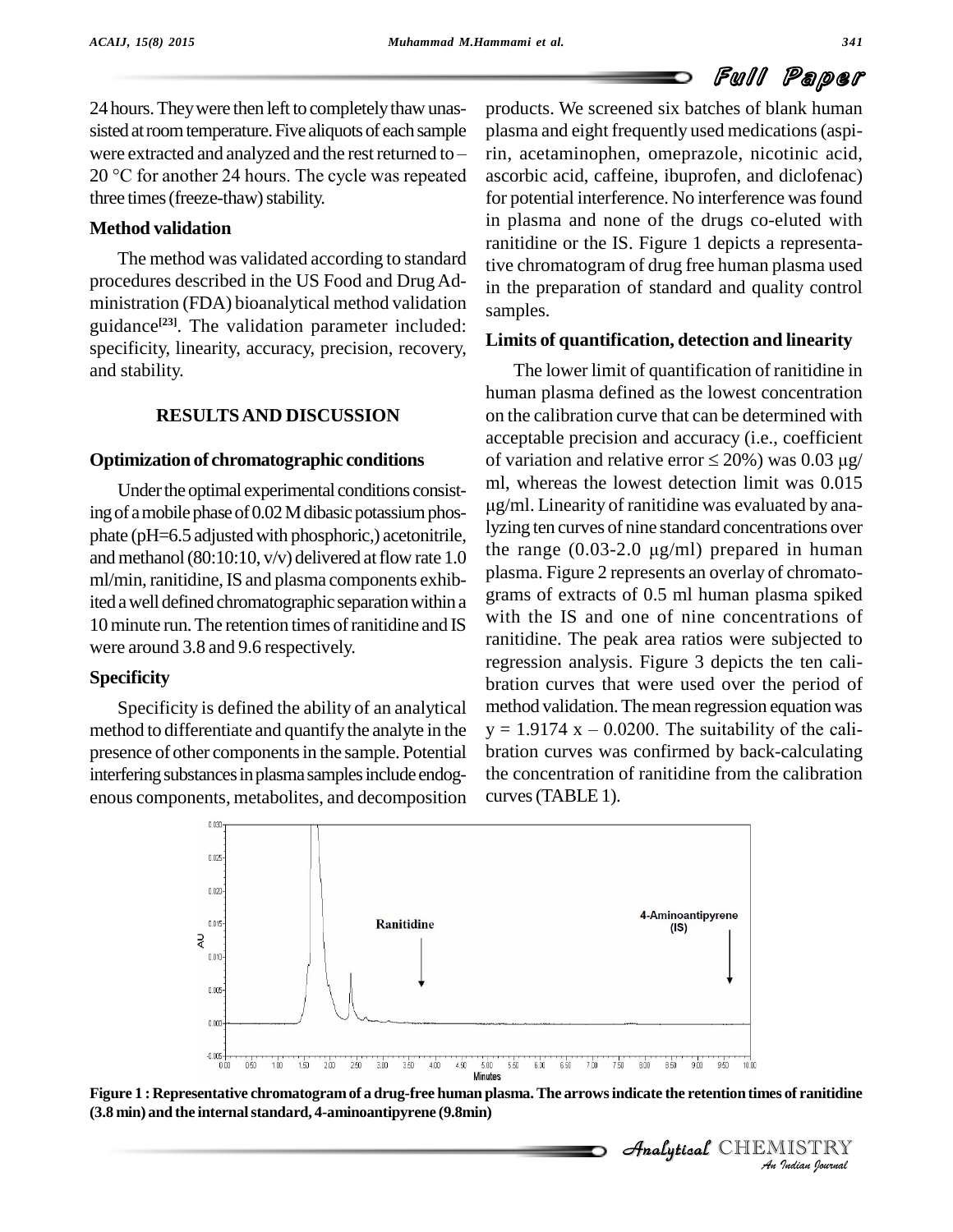

Figure 2 : Overlay of chromatograms of extracts of 0.5 ml human plasma spiked with the internal standard (IS) and one of ten **concentrations of ranitidine, 0.00, 0.03, 0.06, 0.8, 0.12, 0.30, 0.60, 1.20, 1.60, and 2.00 Ïg/ml.**



**Figure 3 :Ten calibration curves used during method validation.**

# **Accuracy and precision**

TABLE 2. The results indicate that the method was  $\frac{\text{pres}}{\text{and}}$ **I**<br>**I** concentration<br>Indian spurmal According to standard procedure<sup>[23]</sup>, accuracy and <sup>by dire</sup> precision were determined for four QC concentrations Plast According to standard procedure<sup>[23]</sup>, accuracy and<br>precision were determined for four QC concentrations plas<br> $(0.03, 0.09, 1.0,$  and  $1.8 \mu g/ml)$ . The inter-day precision and accuracy (bias  $\frac{6}{3}$ ) of the assay were deter-<br>0.06, 1.0 and 1.8  $\mu$ g/ml). Similarly, the recovery of mined over three different days. The intra-day  $(n=10)$ and inter-day ( $n=20$ ) coefficients of variation were  $\lt$ 8.0% and  $< 11.0$ %, and biases were  $< 13.4$ % and  $<$ 8.3%, respectively. The results are summarized in reliablewithin the studied concentration range.

## **Recovery**

by direct comparison of absolute peak areas from plasma vs.mobile phase samples, using five repli cates for each of the four QC concentrations (0.03, plasma vs. mobile phase samples, using five replicates for each of the four QC concentrations (0.03, 0.06, 1.0 and 1.8  $\mu$ g/ml). Similarly, the recovery of the IS was determined by comparing the peak areas of the IS in 5 aliquots of human plasma spiked with 15  $\mu$ g/ml IS with the peak areas of equivalent samples prepared in mobile phase. The results are presented in TABLE 3**.** Mean recovery of ranitidine and IS was 99% and 87%, respectively.

The absolute recovery of ranitidine was assessed

#### **Stability**

The stability of the ranitidine in processed and

CHEMISTRY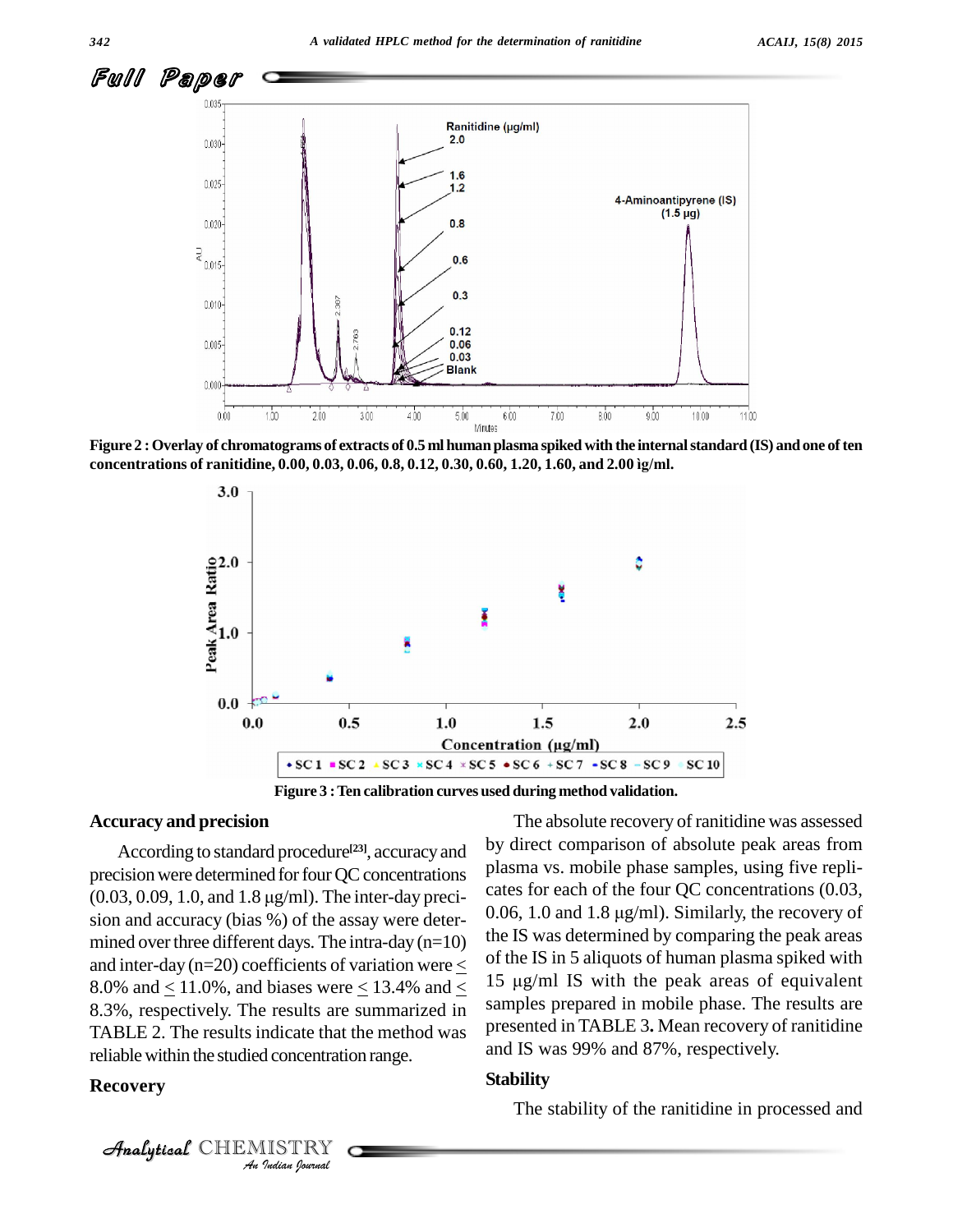

Figure 4 : An overlay of chromatograms of plasma samples obtained from a healthy volunteer before (A) and 2.5 h after (B) **ingestion 150 mg ranitidine hydrochloride.**

**TABLE 1: Back-calculated ranitidine concentrationsfrom ten calibration curves**

| <b>Nominal</b><br>Level |        | <b>Calculated Level</b><br>$(\mu g/ml)$ | CV(%) | Bias $(\% )$ |
|-------------------------|--------|-----------------------------------------|-------|--------------|
| $(\mu g/ml)$            | Mean   | <b>SD</b>                               |       |              |
| 0.03                    | 0.0333 | 0.0026                                  | 7.8   | 11.0         |
| 0.06                    | 0.0590 | 0.0049                                  | 8.3   | $-1.7$       |
| 0.12                    | 0.1201 | 0.0034                                  | 2.8   | 0.1          |
| 0.30                    | 0.2862 | 0.0129                                  | 4.5   | $-4.6$       |
| 0.60                    | 0.5833 | 0.0148                                  | 2.5   | $-2.8$       |
| 0.80                    | 0.7816 | 0.0136                                  | 1.7   | $-2.3$       |
| 1.20                    | 1.1789 | 0.0280                                  | 2.4   | $-1.8$       |
| 1.60                    | 1.5894 | 0.0232                                  | 1.5   | $-0.7$       |
| 2.00                    | 2.0104 | 0.0181                                  | 0.9   | 0.5          |

**SD, standard deviation; CV, standard deviation divided by mean measured concentration x100 Bias, measured level - nominal level divided by nominal level x 100.**

**TABLE 2: Intra - and inter-day bias and precision of ranitidine assay**

| <b>Nominal</b><br><b>Level</b> |        | <b>Measured Level</b><br>$(\mu \mathbf{g}/\mathbf{m})$ | CV(%) | Bias $(\% )$ |
|--------------------------------|--------|--------------------------------------------------------|-------|--------------|
| $(\mu g/ml)$                   | Mean   | <b>SD</b>                                              |       |              |
|                                |        | Intra-day $(n=10)$                                     |       |              |
| 0.03                           | 0.0326 | 0.0026                                                 | 8.0   | 8.7          |
| 0.09                           | 0.0964 | 0.0040                                                 | 4.1   | 7.1          |
| 1.0                            | 1.0849 | 0.0431                                                 | 4.0   | 8.5          |
| 1.8                            | 2.0411 | 0.1305                                                 | 6.4   | 13.4         |
|                                |        | Inter-day $(n=20)$                                     |       |              |
| 0.03                           | 0.0317 | 0.0035                                                 | 11.0  | 5.7          |
| 0.09                           | 0.0930 | 0.0060                                                 | 6.5   | 3.3          |
| 1.0                            | 1.0430 | 0.0540                                                 | 5.2   | 4.3          |
| 1.8                            | 1.9496 | 0.1354                                                 | 6.9   | 8.3          |

**SD, standard deviation; CV, standard deviation divided by mean measured concentration x100 Bias, measured level - nominal level divided by nominal level x 100.**

**TABLE3 : Recovery of ranitidine and the internalstandard**

| <b>Concentration</b><br>$(\mu g/ml)$ | Human<br>Plasma* | Mobile<br>Phase*            | <b>Recovery</b><br>(%) |  |
|--------------------------------------|------------------|-----------------------------|------------------------|--|
| Ranitidine 0.03                      | 4101 (386)       | 3943 (96)                   | 100                    |  |
| 0.09                                 | 13677 (503)      | 13390 (219)                 | 100                    |  |
| 1.0                                  | 161318 (1472)    | 172722 (1548)               | 93                     |  |
| 1.8                                  |                  | 306674 (2116) 313223 (3763) | 98                     |  |
| Internal Standard 10                 |                  | 271274 (5723) 312545 (1404) | 87                     |  |

**\* Mean peak area (SD), n = 5.**

**TABLE4 : Stability of ranitidine under various clinical labo ratory conditions**

| Stability $(\% )$<br>Plasma samples |                             |                         |     |     |                |                |                                   |  |  |  |  |
|-------------------------------------|-----------------------------|-------------------------|-----|-----|----------------|----------------|-----------------------------------|--|--|--|--|
|                                     |                             |                         |     |     |                | <b>Nominal</b> | Unprocessed Processed Freeze-Thaw |  |  |  |  |
| Level                               | 24 hrs 27 wks 24 hrs 48 hrs |                         |     |     | Cycle          |                |                                   |  |  |  |  |
| $(\mu g/ml)$                        |                             | RT $-20 °C$ RT $-20 °C$ |     |     | $\blacksquare$ | $\overline{2}$ | $\overline{\mathbf{3}}$           |  |  |  |  |
| 0.03                                | 100                         | 100                     | 97  | 98  |                |                |                                   |  |  |  |  |
| 0.45                                |                             |                         |     |     | 100            | 100            | 100                               |  |  |  |  |
| 1.8                                 |                             | 100                     | 100 | 100 | 97             |                | 89                                |  |  |  |  |

**Stability (%) = mean measured concentration (n=5) at the indi cated time divided by mean measured concentration (n=5) at baseline x 100. \*Spiked plasma samples were processed and analyzed immediately (baseline, data not shown), after 24 hours haseline x 100. \*Spiked plasma samples were processed and analyzed immediately (baseline, data not shown), after 24 hours at room temperature (24 hrs RT), after freezing at –20 °C for 27** analyzed immediately (baseline, data not shown), after 24 hours<br>at room temperature (24 hrs RT), after freezing at –20 °C for 27<br>weeks (27 wks. –20 °C), or processed and then analyzed after **storing for 24 hours at room temperature (24 hrs RT) or 48** weeks (27 wks.  $-20$  °C), or processed and then analyzed after storing for 24 hours at room temperature (24 hrs RT) or 48 hours at  $-20$  °C (48 hrs  $-20$  °C).

*An*unprocessed plasma sampleswasinvestigated.No sig- *I*<br>**Indian** or<br>**Indiance**<br>**I**<br>**ISTRY**<br>*Indian bournal* Analytical decrease in the measured concentration or change in chromatographic behavior of the ranitidine or the IS was observed. Processed samples containing ranitidine (0.03 and 1.8  $\mu$ g/ml) found to be stable 24